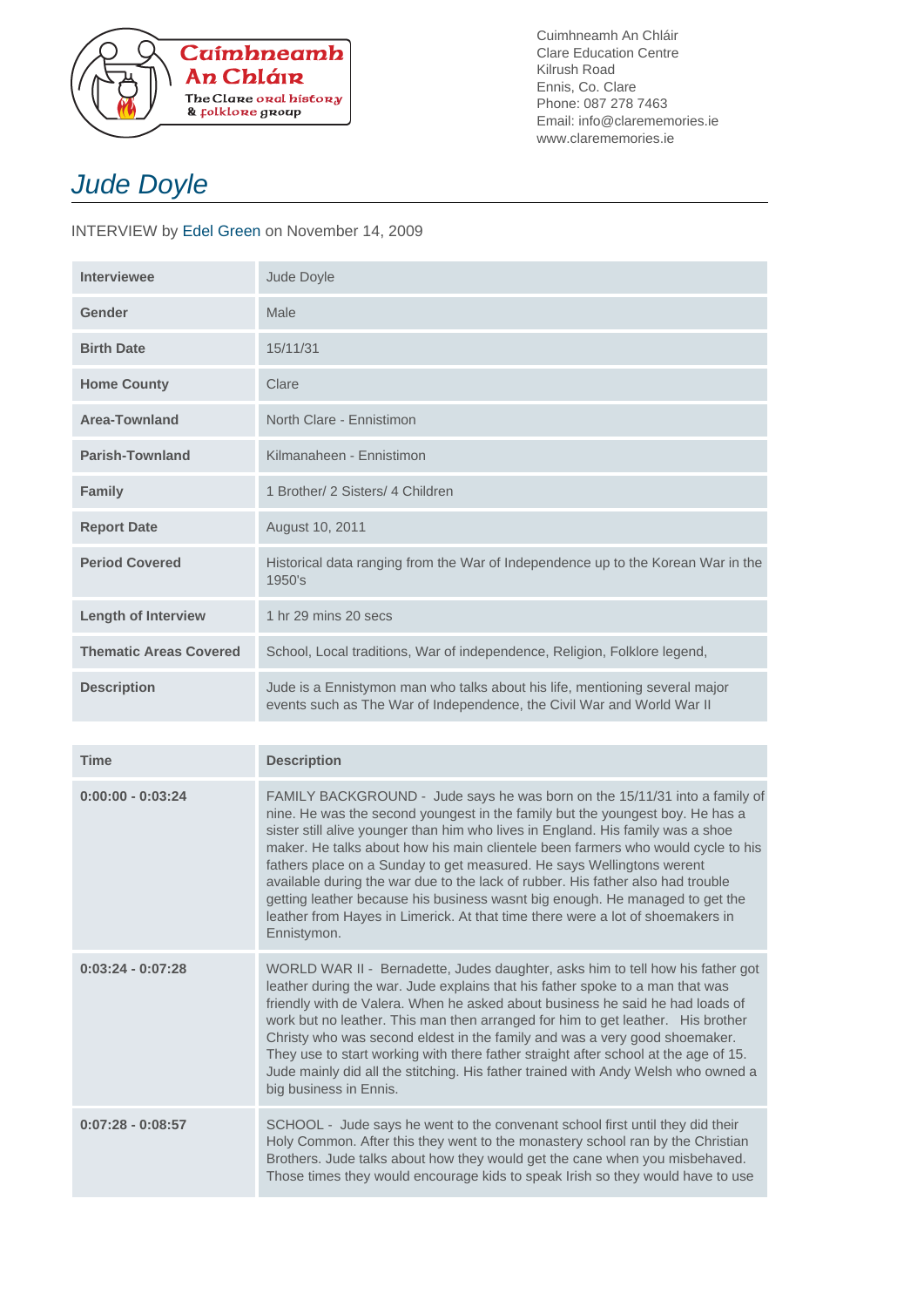|                     | in the playground.                                                                                                                                                                                                                                                                                                                                                                                                                                                                                                                                                                                                                                                                                                                                                                                                                                                                                                                                                                                                                                                                                                                                                                                                                                                                                                                                                                                                                                                                                                                                                    |
|---------------------|-----------------------------------------------------------------------------------------------------------------------------------------------------------------------------------------------------------------------------------------------------------------------------------------------------------------------------------------------------------------------------------------------------------------------------------------------------------------------------------------------------------------------------------------------------------------------------------------------------------------------------------------------------------------------------------------------------------------------------------------------------------------------------------------------------------------------------------------------------------------------------------------------------------------------------------------------------------------------------------------------------------------------------------------------------------------------------------------------------------------------------------------------------------------------------------------------------------------------------------------------------------------------------------------------------------------------------------------------------------------------------------------------------------------------------------------------------------------------------------------------------------------------------------------------------------------------|
| $0:08:57 - 0:14:07$ | FAMILY BACKGROUND - His mothers family were stone masons from<br>Ballinasloe. She lost a brother in WWI who is buried in France. Jude rarely went to<br>Ballinasloe as it was approx. 70 miles from Ennistymon and they had no car. A lot<br>of the records about his mothers family were destroyed during the Civil War. His<br>grandfather, Patsy Doyle, moved from Ennis to Ennistymon. He was a thatcher. A<br>lot of the records about Judes mother were destroyed during the Civil War. Jude<br>did a bit of work on the Heines bog and they would get what was called a bank of<br>turf. During the break a fire was lit and everyone would have a cup of tea.<br>Farmers would say that tea in the bog was better than tea at home.                                                                                                                                                                                                                                                                                                                                                                                                                                                                                                                                                                                                                                                                                                                                                                                                                           |
| $0:14:07 - 0:17:40$ | SEASONAL CUSTOMS - The mummers would occur on St. Stephens day every<br>year. People would go around to each house playing music and dancing and in<br>return they would get a little bit of money. Jude talks about going down to the<br>Falls Hotel one year. They went around the back to the servants entrance and<br>when they were finished they told them to go around to the front because they<br>hand a few America soldiers there. They would be brought to the Hotel with<br>horses and coach At that time the Hotel was belonging to Brendan O Reagan<br>who was the first man to bring in Duty Free shopping in Shannon. He goes on to<br>tell a story about when he met him outside the main gates of the Hotel.                                                                                                                                                                                                                                                                                                                                                                                                                                                                                                                                                                                                                                                                                                                                                                                                                                       |
| $0:17:40 - 0:27:11$ | ENGLAND AND THE ENGLISH ARMY - Jude was married in Ennis Cathedral<br>and had the reception across the road in the Old Ground Hotel. His wife was from<br>Kilrush and he met her in England at the Irish Dances. He went over there in 1950<br>and his brothers were already there. He went to Dartford in Kempt. Juse goes on<br>to talk about what h is brothers were doing in England and when they returned to<br>Ireland Not long after he had moved in with his sister, he got called up to the<br>English Army to do his national service at the age of 22. Anyone who was born in<br>England was expected to do at least two years national service. When filling out<br>the form, Jude put the Inniskillings in Northern Ireland as his preference. When<br>ever he travelled to the south he would have to change out of his uniform. After he<br>got married to Mary he was stationed in Berlin where he was training to go to<br>Korea for the Korean War. Jude says he didnt like the army but he put up with it<br>unlike others and he tells a story about one lad who deserted. Jude states that<br>there were 500 Irish men in the English army. It took them a month to get to<br>Korea. When ever the ship docked everyone got three or four hours shore leave.<br>Jude was on this ship when his first son, Brian was born. His sister that was living<br>in Dartford sent him a marconigram. After six months in Korea Jude got what was<br>called a bounty and a medal. He was then sent to Kenya and after five months<br>there was sent home. |
| $0:17:11 - 0:35:17$ | WORLD WAR II - On the day the war broke out his mother and father were on a<br>day trip to Ballybunnion. When they arrived they heard England declared war on<br>Germany and returned immediately. His brother visiting Ireland when the war<br>broke out but still returned to England. Jude talks about the time the American<br>plane landed on the sand in Lahinch. The local defence force was located in<br>Lahinch and they were dispatched to arrest the pilots of the plane. Today, there is<br>a plaque located on the wall beside O Looneys Bar commemorating the landing.<br>At that time there were signals used in the event of approaching enemies. It was<br>then the responsibility of the local defence force to protect the towns and villages.<br>Jude talks about members of his family that were involved in the local defence<br>force. Jude talks about Patti Frank Keane and tells a funny story.                                                                                                                                                                                                                                                                                                                                                                                                                                                                                                                                                                                                                                            |
| $0:35:17 - 0:41:15$ | FAIRS AND PASS TIMES - The Cattle mart would take place in town and by five<br>in the morning the farmers would by trying to get the best position for the cows.<br>Jude talks about the cows been taken up to the yard to be slaughtered. Jude use<br>to swim in the local river and they would play billiards in the town hall. At that time<br>they were too young to go to the big dances. They would go to the operas which<br>were held in the town hall. All the performers were local and sometimes boys had<br>to dress up as girls. They would go to the bicycle shop to get some old wheels and<br>they would get a stick which they called bowleys His eldest brother Paddy saw<br>an advert in the paper for a competition. The person to collect the most toffee<br>papers would win a bicycle and he won it.                                                                                                                                                                                                                                                                                                                                                                                                                                                                                                                                                                                                                                                                                                                                           |
| $0:41:15 - 0:45:10$ | FUNERALS - When somebody died they would go into the monastery to say a<br>pray. Once you done that you get a glass of lemonade for kids and adults would<br>get wine or whiskey. Jude tells a story that involves Patti Frank Keane.                                                                                                                                                                                                                                                                                                                                                                                                                                                                                                                                                                                                                                                                                                                                                                                                                                                                                                                                                                                                                                                                                                                                                                                                                                                                                                                                 |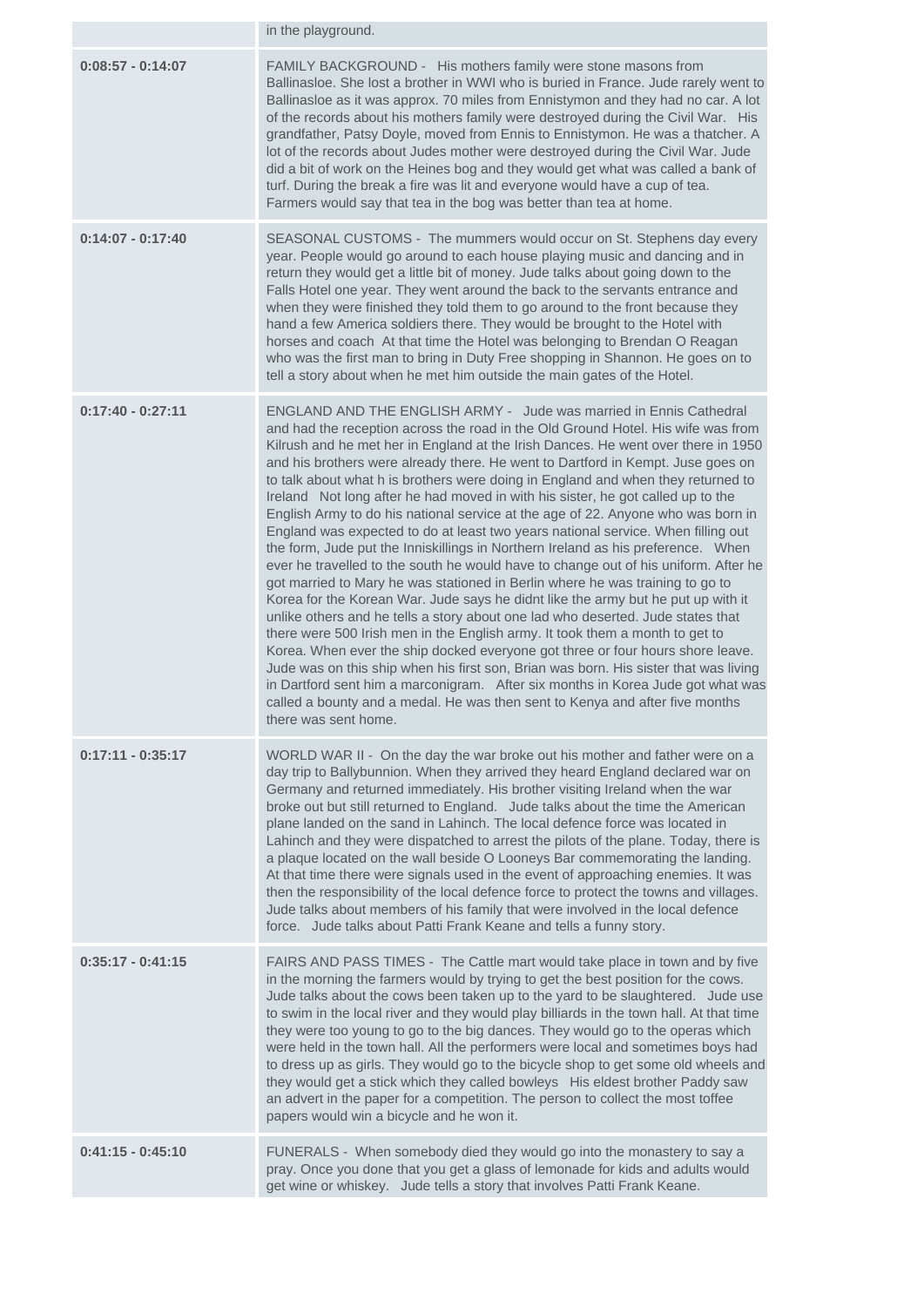| 0:00:00 - 0:04:07 File 2 | CHILDHOOD - When Jude was growing up he would share a bed with is two<br>brothers. Monday was wash day and all the clothes were washed in a bath with a<br>scrubbing board. They owned both pigs and chickens. Every night Judes mother<br>would say the rosary and he tells a funny story. A lot of people would have pigs<br>during the war. If there was anywhere they could put one they would. There was a<br>man in Ennistymon that would kill the pigs.                                                                                                                                                                                                                                                                                                                                                                                                                                                                                                                      |
|--------------------------|-------------------------------------------------------------------------------------------------------------------------------------------------------------------------------------------------------------------------------------------------------------------------------------------------------------------------------------------------------------------------------------------------------------------------------------------------------------------------------------------------------------------------------------------------------------------------------------------------------------------------------------------------------------------------------------------------------------------------------------------------------------------------------------------------------------------------------------------------------------------------------------------------------------------------------------------------------------------------------------|
| $0:04:07 - 0:12:05$      | ENNISTYMON - Jude says that someone once said there were 40 pubs in<br>Ennistymon. He was once able to name everyone that lived in every house. He<br>then lists off a few shoe makers and other businesses that operated in<br>Ennistymon. Jude talks about Henchys market and the things you would get<br>there. Jude went to school with the owner, Michael Henchy who died of Polo. Polo<br>was widespread in those days and so was TB. Jude talks about the post office and<br>it costing 8 penny to post a letter. There were a lot of undertakers around those<br>and Jude talks about Linnanes undertakers which are still there today. Judes<br>father would get saw dust from here and would use it when cooking the pigs.<br>Judes family had there own donkey and cart. Judes mother was from Kilrush<br>and was farmers daughter. She got a scholarship to study agriculture at Galway<br>University. She left after that year because she would have to start paying. |
| $0:12:05 - 0:15:09$      | THE WAR OF INDEPENDENCE AND THE CIVIL WAR - Jude says that the war<br>of independence and the civil war werent talked about when he was younger. He<br>tells a story about his aunt Molly. The story is about when the Black and Tans<br>catch someone by the name of Michael Nestor. He was accused of shooting an<br>officer in Ennistymon. Molly hid him in her bed. Another time they were looking for<br>a youngster named Conail. He was in Judes house playing cards and his father<br>told not to go. He ended up going and they caught him. His house was burned<br>down with his wife and baby inside.                                                                                                                                                                                                                                                                                                                                                                    |
| $0:15:09 - 0:18:52$      | TRADITIONS - Jude states there was a very strong tradition of people going on<br>Cuairt. At that time not many people had electricity then. People would come in<br>and tell stories about the fairies. When ever there was a hurling match the fairies<br>would sit on the fence and watch the game. Jude talks about the time he saw the<br>Banshee outside his house which stayed all night long. The next day his<br>neighbour, Tommy Skerritt, asked if he heard the Banshee crying last night.<br>Bernadette says that her mother saw the Banshee once and shortly after someone<br>did die.                                                                                                                                                                                                                                                                                                                                                                                  |
| $0:18:52 - 0:25:44$      | RELIGION - Jude says his brother used to serve mass with a very impatient priest<br>and if you didnt have everything ready for him he would get angry. The<br>missionaries would come to town every now and then.  The priest sermons would<br>be very focused on sinning and it repercussions. Judes mother was very religious<br>and went to mass everyday. She worked with Dr. Keane. Jude tells a story about<br>Dennis who was the Doctors son.                                                                                                                                                                                                                                                                                                                                                                                                                                                                                                                                |
| $0:25:44 - 0:27:48$      | PASS TIMES - After School in there free time they would play Cowboys and<br>Indians. Jude talks abut the time he fell into the river whilst trying to get something<br>out. They would play cards with their neighbours.                                                                                                                                                                                                                                                                                                                                                                                                                                                                                                                                                                                                                                                                                                                                                            |
| $0:27:48 - 0:32:07$      | WORLD WAR II - They had a radio in there house and Jude says a man would<br>call up to the house to hear the war news. Newspapers were also an important<br>source for war updates. Judes brother, Paddy, got called into the English Army<br>and he was sent to India. It took him months to get there. The ships would take<br>thousands and would constantly have to change their headings because of enemy<br>ships been spotted. They would have to sail by the Cape of Good Hope because<br>there was no Suez Canal then. He was there for three or four years later. When<br>the war finished he was allowed to return to his trade.                                                                                                                                                                                                                                                                                                                                         |
| $0:32:07 - 0:36:43$      | TRADES AND WORK - Jude says he doesnt know people made a profit on man<br>made boots because he remembers selling boots for 2.50. He says tradesmen<br>were never worried about time. Jude remembers approaching his mother to ask<br>for 2 Shillings for school books but instead of getting it she would say the leather<br>bill was due so they had to pay that.  There was much more work available in<br>England during the 1950s.                                                                                                                                                                                                                                                                                                                                                                                                                                                                                                                                             |
| $0:36:43 - 0:44:10$      | SICKNESS - Jude says he has four children and goes to talk about his kids and<br>their ages. Jude then remembers he never talked about the time he spent 12                                                                                                                                                                                                                                                                                                                                                                                                                                                                                                                                                                                                                                                                                                                                                                                                                         |